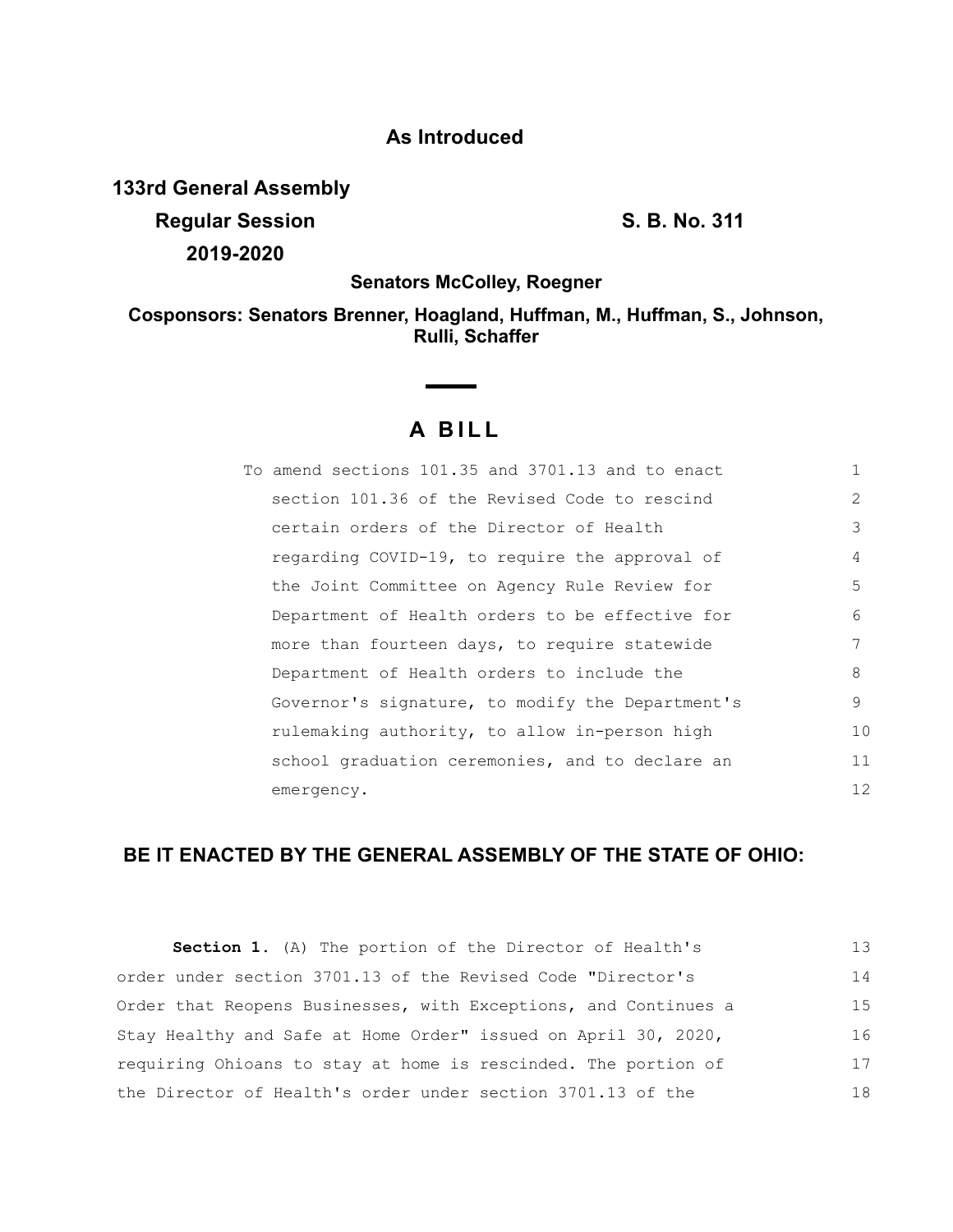Revised Code "Director's Order that Reopens Businesses, with Exceptions, and Continues a Stay Healthy and Safe at Home Order" issued on April 30, 2020, requiring certain businesses to close or remain closed is rescinded. All businesses, nonprofits, and other organizations shall be permitted to open on the effective date of this section. Nothing in this section requires a business, nonprofit corporation, or other organization to open. 19 20 21 22 23 24 25

(B) The portions of the Director of Health's order under section 3701.13 of the Revised Code "Director's Order that Reopens Businesses, with Exceptions, and Continues a Stay Healthy and Safe at Home Order" issued on April 30, 2020, not addressed in division (A) of this section, and any other order of the Director of Health issued under section 3701.13 of the Revised Code on or after April 29, 2020, cease to be effective fourteen days after the effective date of this section, unless the Joint Committee on Agency Rule Review approves extensions of the orders under section 101.36 of the Revised Code, as enacted by this act. 26 27 28 29 30 31 32 33 34 35 36

(C) The Governor or any director, officer, or employee of an executive agency shall not make any order doing any of the following: 37 38 39

(1) Prohibiting in-person high school graduation ceremonies; 40 41

(2) Restricting the number of high school graduates, school faculty, or administrators who may attend; 42 43

(3) Limiting the number of attendees to less than four per graduate;

(4) Limiting when or what time of the day the graduation ceremonies must occur; 46 47

44 45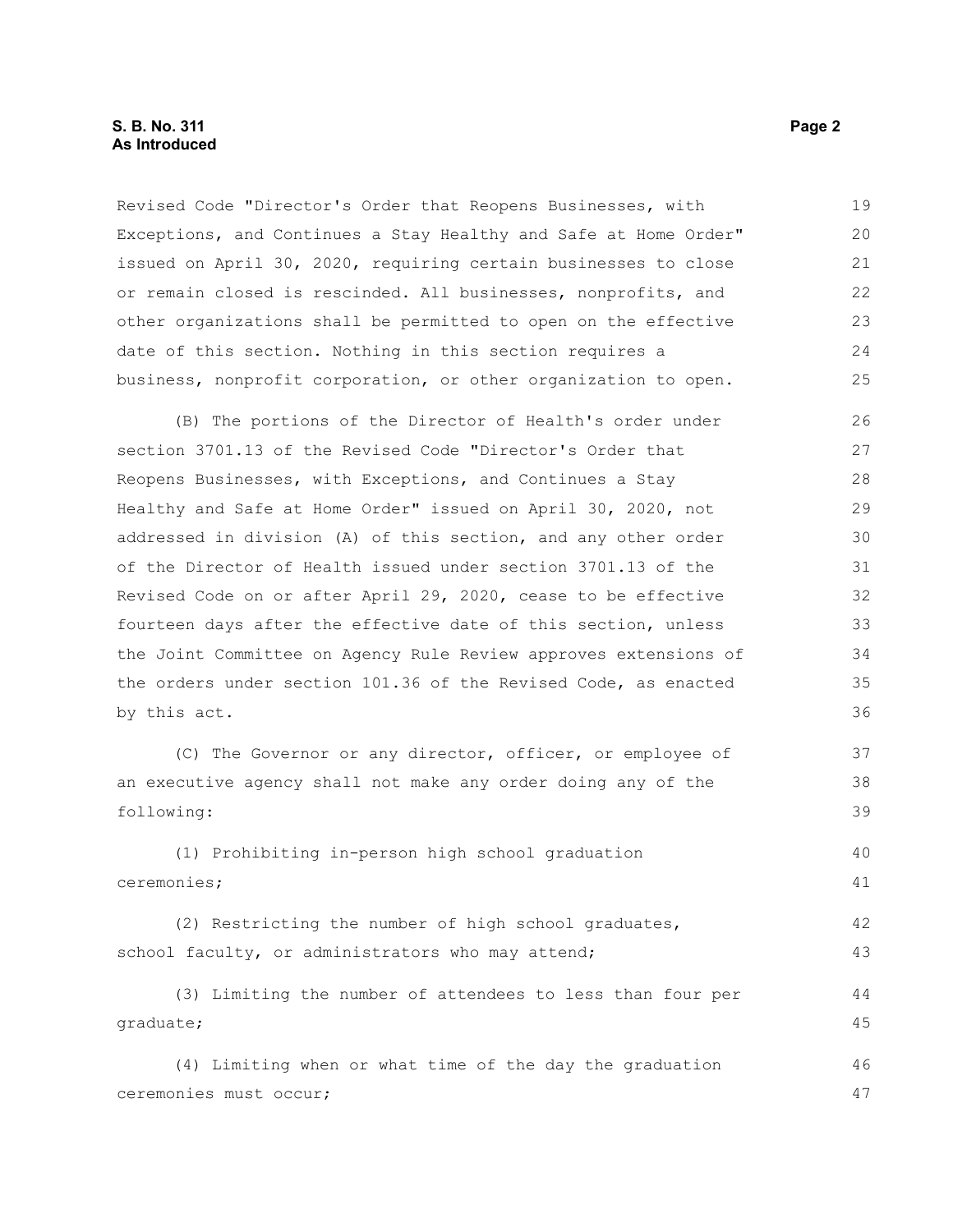(5) Limiting the duration of the ceremonies; (6) Limiting where or in what type of room or facility the graduation ceremony may be conducted; (7) Requiring the graduates, attendees, school faculty, or administrators to exercise social distancing at a physical distance that exceeds the federal social distancing guidelines; (8) Apply social distancing restrictions against members of the same household. Nothing in this section shall require a school district to conduct an in-person graduation ceremony or prevent a school district from limiting the number of graduates, attendees, school faculty, or administrators who may attend. Division (C) of this section applies during calendar year 2020. (D) As used in this section, "executive agency" means the office of Governor, a department created under section 121.02 of the Revised Code, or any other state agency, department, board, or commission controlled or directed by the Governor or otherwise subject to the Governor's authority. "Executive agency" does not include any court. **Section 2.** That sections 101.35 and 3701.13 be amended and section 101.36 of the Revised Code be enacted to read as follows: **Sec. 101.35.** There is hereby created in the general assembly the joint committee on agency rule review. The committee shall consist of five members of the house of representatives and five members of the senate. Within fifteen 48 49 50 51 52 53 54 55 56 57 58 59 60 61 62 63 64 65 66 67 68 69 70 71 72 73 74

days after the commencement of the first regular session of each

75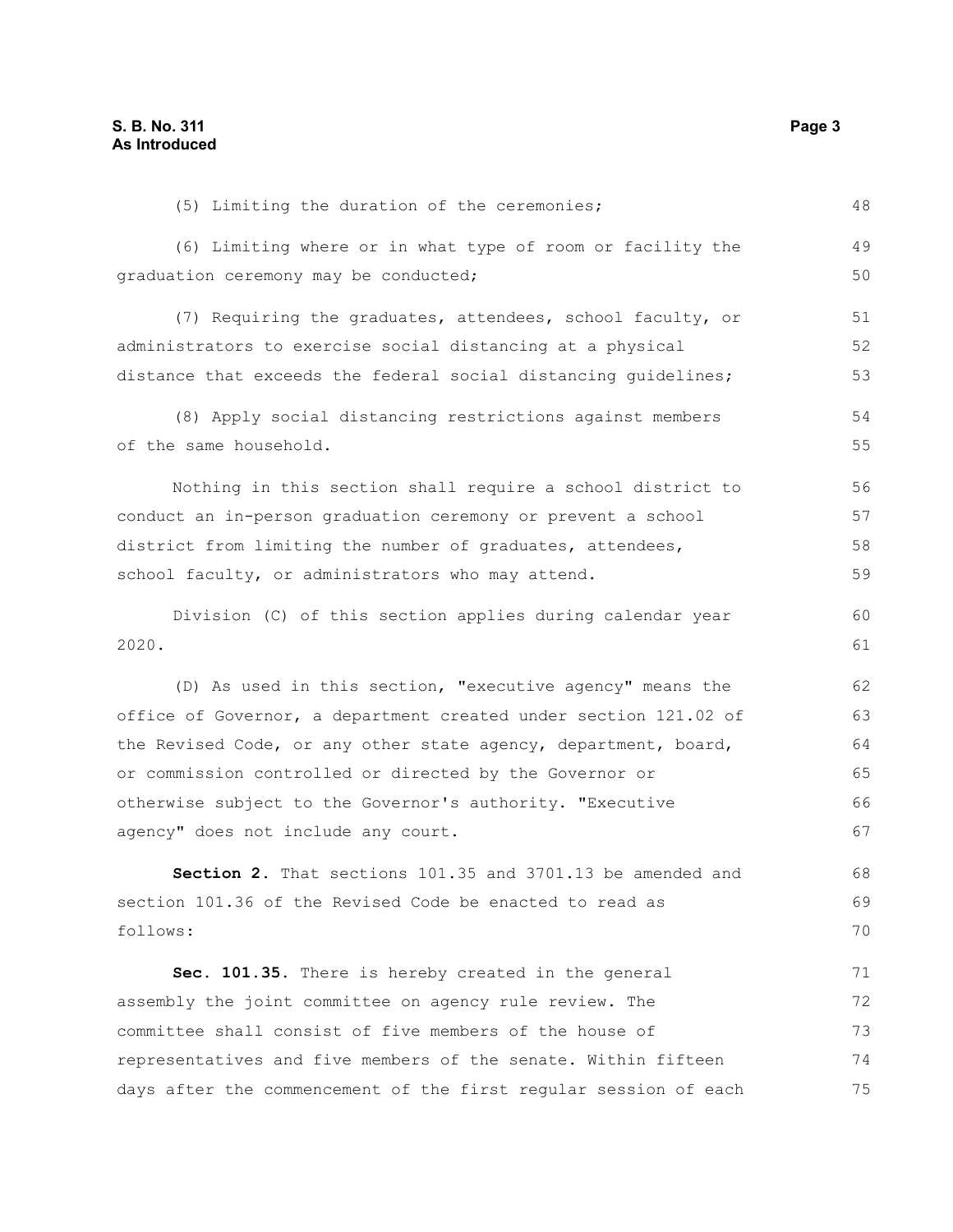#### **S. B. No. 311 Page 4 As Introduced**

general assembly, the speaker of the house of representatives shall appoint the members of the committee from the house of representatives, and the president of the senate shall appoint the members of the committee from the senate. Not more than three of the members from each house shall be of the same political party. In the first regular session of a general assembly, the chairperson of the committee shall be appointed by the speaker of the house from among the house members of the committee, and the vice-chairperson shall be appointed by the president of the senate from among the senate members of the committee. In the second regular session of a general assembly, the chairperson shall be appointed by the president of the senate from among the senate members of the committee, and the vice-chairperson shall be appointed by the speaker of the house from among the house members of the committee. The chairperson, vice-chairperson, and members of the committee shall serve until their respective successors are appointed or until they are no longer members of the general assembly. When a vacancy occurs among the officers or members of the committee, it shall be filled in the same manner as the original appointment. 76 77 78 79 80 81 82 83 84 85 86 87 88 89  $90$ 91 92 93 94 95

Notwithstanding section 101.26 of the Revised Code, the members, when engaged in their duties as members of the committee on days when there is not a voting session of the member's house of the general assembly, shall be paid at the per diem rate of one hundred fifty dollars, and their necessary traveling expenses, which shall be paid from the funds appropriated for the payment of expenses of legislative committees. 96 97 98 99 100 101 102 103

The Except as otherwise provided in section 101.36 of the Revised Code, the committee has the same powers as other standing or select committees of the general assembly. Six 104 105 106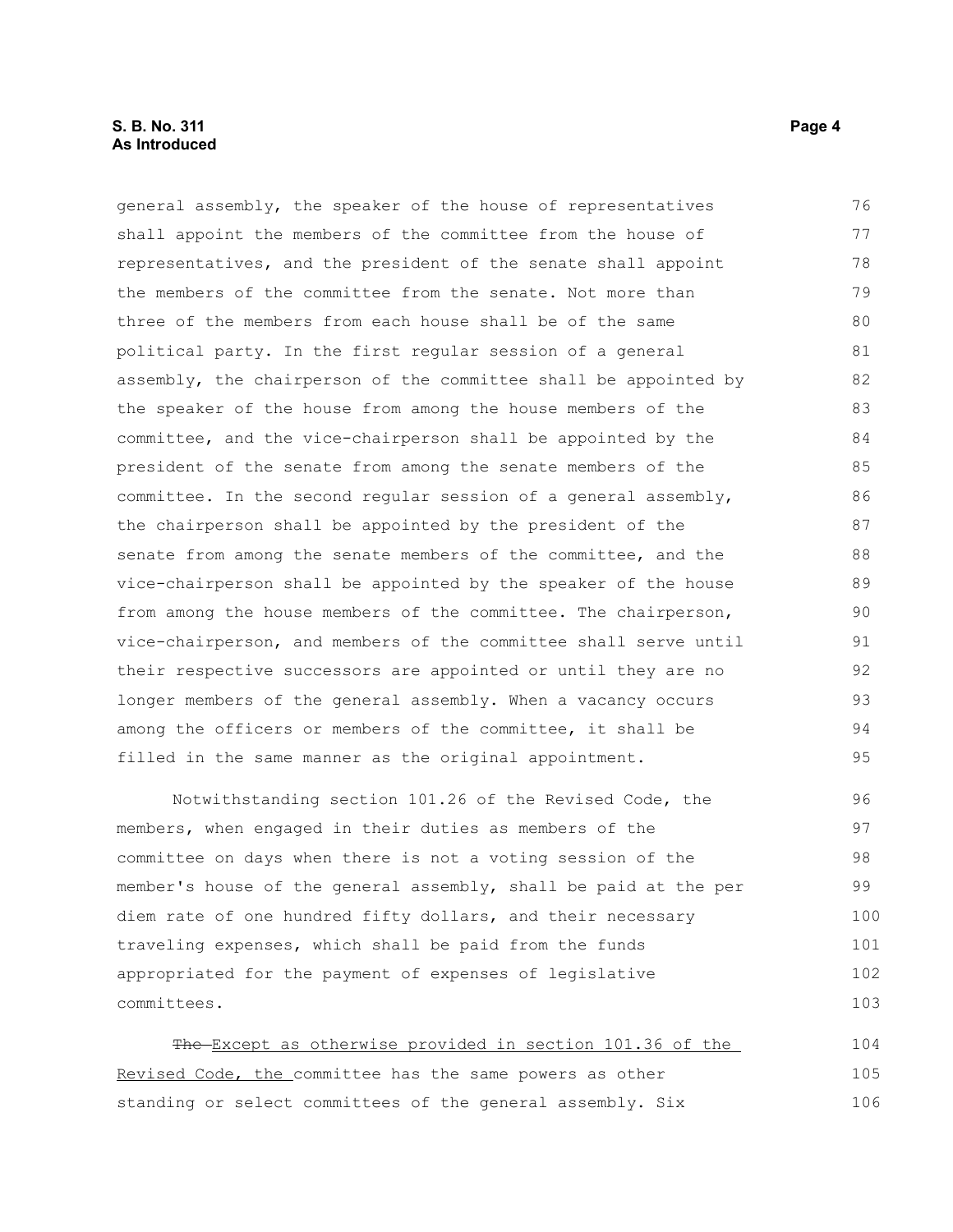#### **S. B. No. 311 Page 5 As Introduced**

members constitute a quorum. The concurrence of six members is required for the recommendation of a concurrent resolution invalidating a proposed rule under section 106.021 of the Revised Code. The concurrence of seven members is required for the recommendation of a concurrent resolution invalidating an existing rule under section 106.031 of the Revised Code. 107 108 109 110 111 112

When a member of the committee is absent, the president or speaker, as the case may be, may designate a substitute from the same house and political party as the absent member. The substitute shall serve on the committee in the member's absence, and is entitled to perform the duties of a member of the committee. For serving on the committee, the substitute shall be paid the same per diem and necessary traveling expenses as the substitute would be entitled to receive if the substitute were a member of the committee. 113 114 115 116 117 118 119 120 121

The president or speaker shall inform the executive director of the committee of a substitution. If the executive director learns of a substitution sufficiently in advance of the meeting of the committee the substitute is to attend, the executive director shall publish notice of the substitution on the internet, make reasonable effort to inform of the substitution persons who are known to the executive director to be interested in rules that are scheduled for review at the meeting, and inform of the substitution persons who inquire of the executive director concerning the meeting. 122 123 124 125 126 127 128 129 130 131

The committee may meet during periods in which the general assembly has adjourned. 132 133

At meetings of the committee, the committee may request an agency, as defined in section 106.01 of the Revised Code, to provide information relative to the agency's implementation of 134 135 136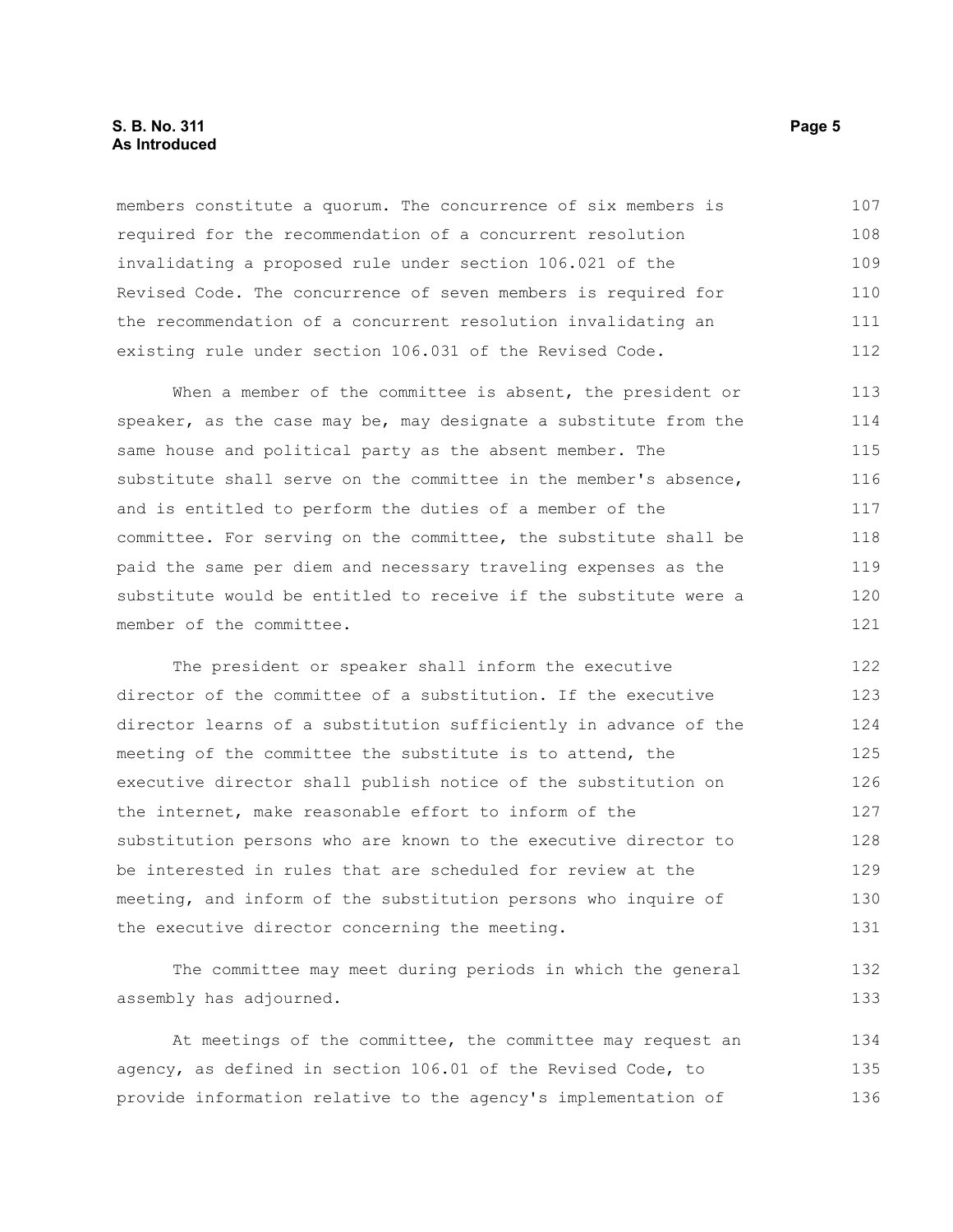| its statutory authority.                                         | 137 |
|------------------------------------------------------------------|-----|
| A member of the committee, and the executive director and        | 138 |
| staff of the committee, are entitled in their official           | 139 |
| capacities to attend, but not in their official capacities to    | 140 |
| participate in, a public hearing conducted by an agency on a     | 141 |
| proposed rule.                                                   | 142 |
| The executive director serves at the pleasure of the             | 143 |
| president and speaker by mutual consensus. The executive         | 144 |
| director may employ such technical, professional, and clerical   | 145 |
| employees as are necessary to carry out the powers and           | 146 |
| administrative duties of the committee.                          | 147 |
| Sec. 101.36. (A) The director of health may apply to the         | 148 |
| joint committee on agency rule review to approve the extension   | 149 |
| of an order beyond the fourteen-day period described in section  |     |
| 3701.13 of the Revised Code.                                     | 151 |
| (B) Notwithstanding any contrary provision of section            | 152 |
| 101.35 of the Revised Code, a majority vote of the joint         | 153 |
| committee, including the affirmative vote of at least three      | 154 |
| members of the house of representatives and at least three       | 155 |
| members of the senate, is required to approve the extension of   | 156 |
| an order under this section. The joint committee shall determine | 157 |
| the period of the extension, if any. In making its               | 158 |
| determination, the joint committee shall consider information    | 159 |
| submitted to the joint committee by a board of health regarding  | 160 |
| the impact of an extension on the board of health's              | 161 |
| jurisdiction.                                                    | 162 |
| (C) Any citizen of this state shall have standing to seek        | 163 |
| a court order that the director of health comply with division   | 164 |
| (C) of section 3701.13 of the Revised Code. Such a citizen shall | 165 |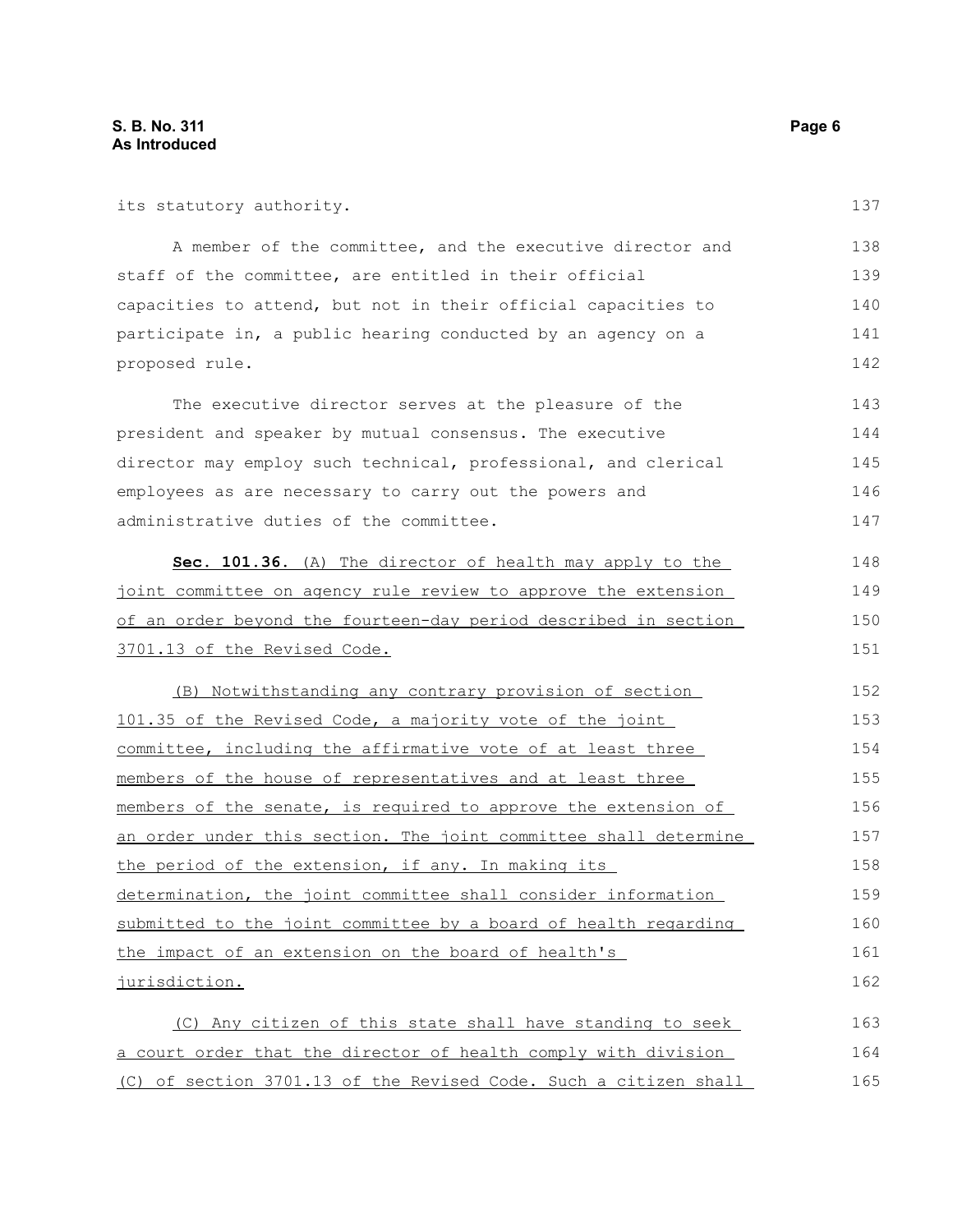| not be required to prove that irreparable harm will result if    |     |
|------------------------------------------------------------------|-----|
| the court does not issue the order.                              |     |
| (D) As used in this section, "board of health" means the         | 168 |
| board of health of a city or general health district or the      | 169 |
| authority having the duties of a board of health under section   | 170 |
| 3709.05 of the Revised Code.                                     | 171 |
| Sec. 3701.13. $f{He-(A)(1)}$ Subject to division (C) of this     | 172 |
| section, the department of health shall have supervision of all  | 173 |
| matters relating to the preservation of the life and health of   | 174 |
| the people and have ultimate authority in matters of quarantine  | 175 |
| and isolation, which it may declare and enforce, when neither    | 176 |
| exists, and modify, relax, or abolish, when either has been      | 177 |
| established. The                                                 | 178 |
| (2) The department may approve methods of immunization           | 179 |
| against the diseases specified in section 3313.671 of the        | 180 |
| Revised Code for the purpose of carrying out the provisions of   | 181 |
| that section and take such actions as are necessary to encourage | 182 |
| vaccination against those diseases.                              | 183 |
| The (B)(1) Subject to division (C) of this section, the          | 184 |
| department may make special or standing orders or rules for      | 185 |
| preventing any of the following:                                 | 186 |
| (a) For preventing the use of fluoroscopes for nonmedical        | 187 |
| purposes that emit doses of radiation likely to be harmful to    | 188 |
| any person, for;                                                 | 189 |
| (b) For preventing the spread of contagious or infectious        | 190 |
| diseases <del>, for</del> ;                                      | 191 |
| (c) For governing the receipt and conveyance of remains of       | 192 |
| deceased persons, and for;                                       | 193 |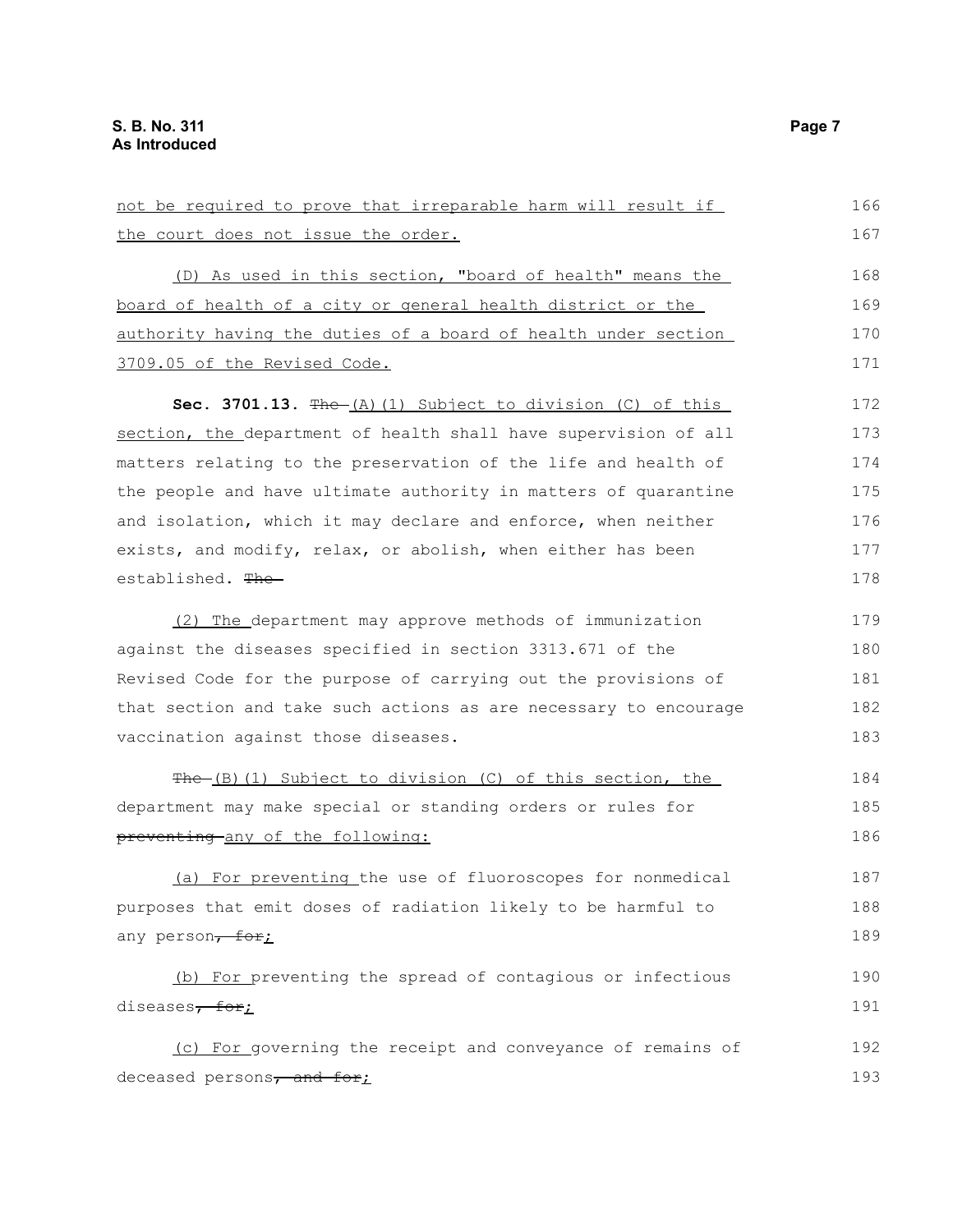#### **S. B. No. 311 Page 8 As Introduced**

(d) For such other sanitary matters as are best controlled by a general rule. Whenever-(2) Whenever possible, the department shall work in cooperation with the health commissioner of a general or city health district. The Subject to division (C) of this section, the department may make and enforce orders in local matters or reassign substantive authority for mandatory programs from a general or city health district to another general or city health district when an emergency exists, or when the board of health of a general or city health district has neglected or refused to act with sufficient promptness or efficiency, or when such board has not been established as provided by sections 3709.02, 3709.03, 3709.05, 3709.06, 3709.11, 3709.12, and 3709.14 of the Revised Code. In such cases, the necessary expense incurred shall be paid by the general health district or city for which the services are rendered. (C)(1) No order of the department shall be effective for a period exceeding fourteen days, except with the approval of the joint committee on agency rule review, as described in section 101.36 of the Revised Code. For purposes of this division, an order is considered to be effective for a period exceeding fourteen days if the order includes an effective period that exceeds fourteen days or if the substance of the order is contained in multiple subsequently issued orders whose combined effective period exceeds fourteen days. (2) The department may adopt rules under this section only in accordance with Chapter 119. of the Revised Code, and the department shall not adopt an emergency rule, make an emergency amendment to a rule, or rescind a rule on an emergency basis under this section, as described in that chapter. 194 195 196 197 198 199 200 201 202 203 204 205 206 207 208 209 210 211 212 213 214 215 216 217 218 219 220 221 222 223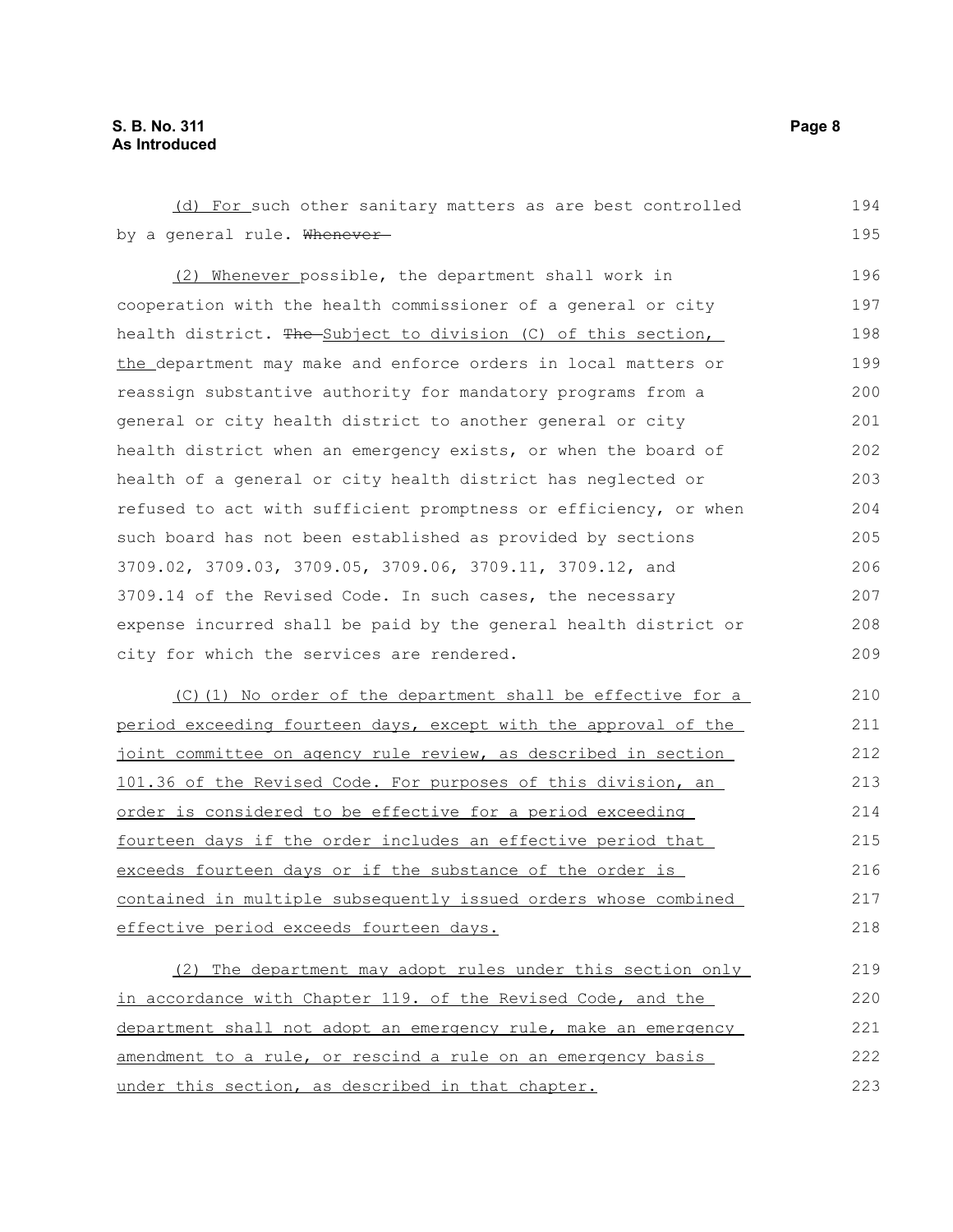(3) An order of the department that applies statewide is not effective unless signed by the governor. (4) Neither this division nor section 101.36 of the Revised Code confer upon the department or the governor any authority beyond the authority of the department or governor under the Ohio Constitution or another provision of the Revised Code. (D) The department of health may require general or city health districts to enter into agreements for shared services under section 9.482 of the Revised Code. The department shall prepare and offer to boards of health a model contract and memorandum of understanding that are easily adaptable for use by boards of health when entering into shared services agreements. The department also may offer financial and other technical assistance to boards of health to encourage the sharing of services. (E) As a condition precedent to receiving funding from the department of health, the director of health may require general or city health districts to apply for accreditation by July 1, 2018, and be accredited by July 1, 2020, by an accreditation body approved by the director. The director of health, by July 1, 2016, shall conduct an evaluation of general and city health district preparation for accreditation, including an evaluation of each district's reported public health quality indicators as provided for in section 3701.98 of the Revised Code. 224 225 226 227 228 229 230 231 232 233 234 235 236 237 238 239 240 241 242 243 244 245 246 247 248

(F) The department may make evaluative studies of the nutritional status of Ohio residents, and of the food and nutrition-related programs operating within the state. Every agency of the state, at the request of the department, shall provide information and otherwise assist in the execution of 249 250 251 252 253